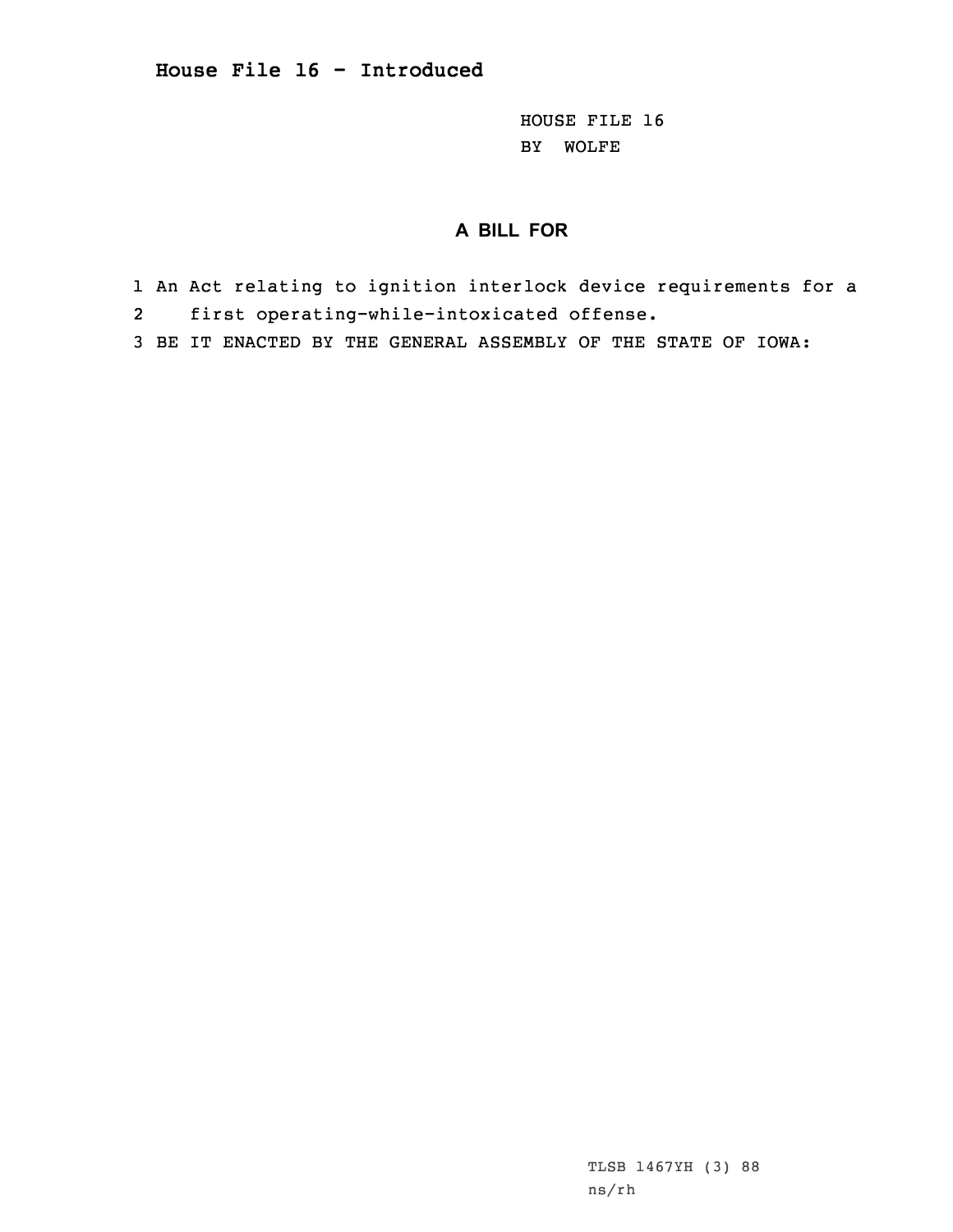1 Section 1. Section 321J.2, subsection 3, paragraph d, Code 2 2019, is amended to read as follows:

 *d.* Revocation of the person's driver's license for <sup>a</sup> minimum period of one hundred eighty days up to <sup>a</sup> maximum revocation period of one year, pursuant to section 321J.4, subsection 1, section [321J.9](https://www.legis.iowa.gov/docs/code/2019/321J.9.pdf), or section [321J.12](https://www.legis.iowa.gov/docs/code/2019/321J.12.pdf). The department shall require the defendant to install an ignition interlock device of <sup>a</sup> type approved by the commissioner of public safety on all 9 vehicles owned or operated by the defendant if the defendant seeks <sup>a</sup> temporary restricted license.

11 Sec. 2. Section 321J.4, subsections 1 and 3, Code 2019, are 12 amended to read as follows:

 1. If <sup>a</sup> defendant is convicted of <sup>a</sup> violation of section 321J.2 and the defendant's driver's license or nonresident operating privilege has not been revoked under [section](https://www.legis.iowa.gov/docs/code/2019/321J.9.pdf) 321J.9 or [321J.12](https://www.legis.iowa.gov/docs/code/2019/321J.12.pdf) for the occurrence from which the arrest arose, the department shall revoke the defendant's driver's license or nonresident operating privilege for one hundred eighty days if the defendant submitted to chemical testing and has had no previous conviction or revocation under this [chapter](https://www.legis.iowa.gov/docs/code/2019/321J.pdf) and shall revoke the defendant's driver's license or nonresident operating privilege for one year if the defendant refused to submit to chemical testing and has had no previous conviction or revocation under this [chapter](https://www.legis.iowa.gov/docs/code/2019/321J.pdf). The department shall require the defendant to install an ignition interlock device of <sup>a</sup> type approved by the commissioner of public safety on all vehicles 27 owned or operated by the defendant if the defendant seeks a temporary restricted license.

 3. If the court defers judgment pursuant to [section](https://www.legis.iowa.gov/docs/code/2019/907.3.pdf) 907.3 for <sup>a</sup> violation of [section](https://www.legis.iowa.gov/docs/code/2019/321J.2.pdf) 321J.2, and if the defendant's driver's license or nonresident operating privilege has not been revoked under [section](https://www.legis.iowa.gov/docs/code/2019/321J.9.pdf) 321J.9 or [321J.12](https://www.legis.iowa.gov/docs/code/2019/321J.12.pdf), or has not otherwise been revoked for the occurrence from which the arrest arose, the department shall revoke the defendant's driver's license or nonresident operating privilege for <sup>a</sup> period of

-1-

LSB 1467YH (3) 88 ns/rh 1/4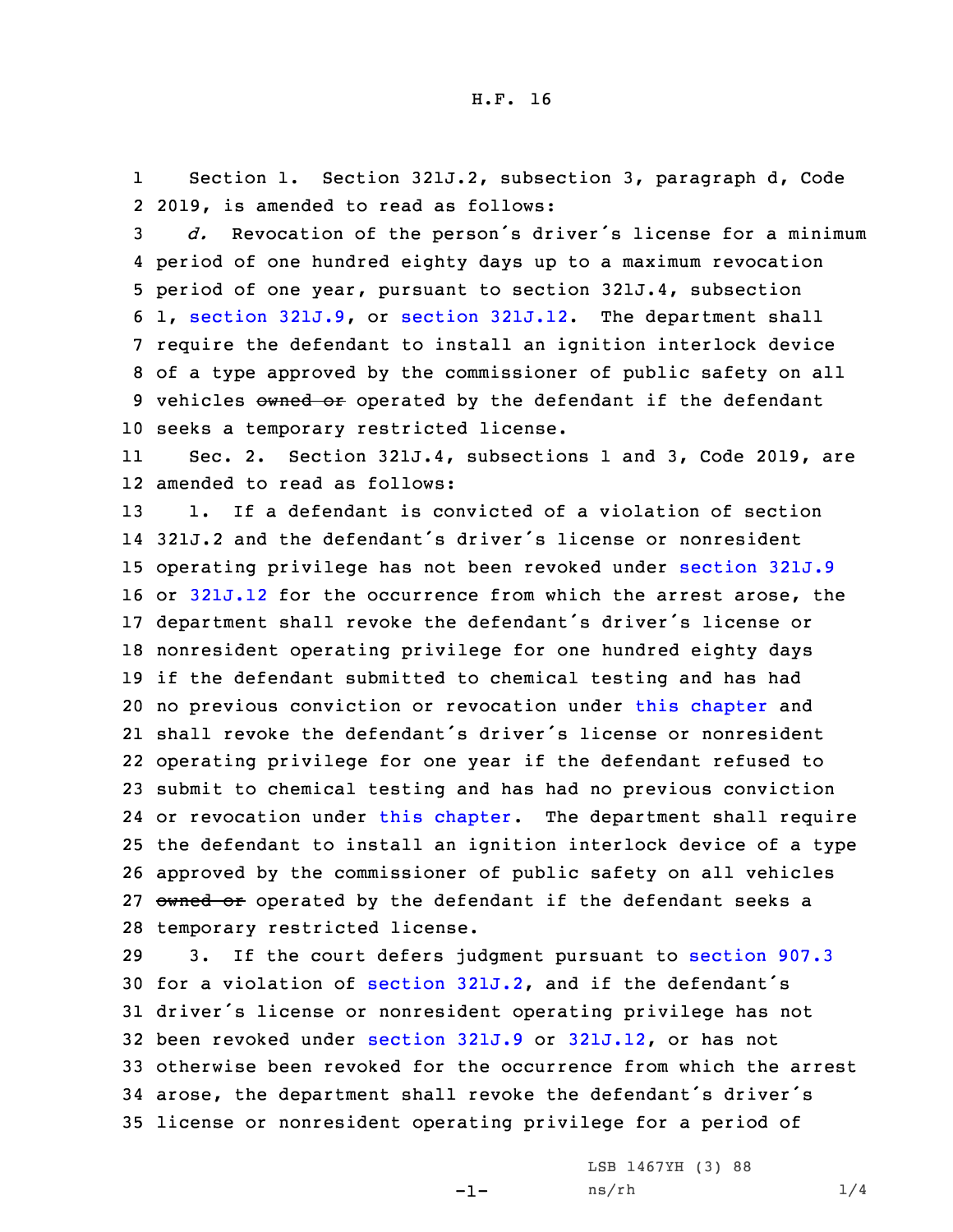H.F. 16

 not less than thirty days nor more than ninety days. The department shall require the defendant to install an ignition interlock device of <sup>a</sup> type approved by the commissioner 4 of public safety on all vehicles owned or operated by the defendant if the defendant seeks <sup>a</sup> temporary restricted 6 license.

7 Sec. 3. Section 321J.4, subsection 8, paragraphs <sup>a</sup> and d, 8 Code 2019, are amended to read as follows:

 *a.* On <sup>a</sup> conviction for or as <sup>a</sup> condition of <sup>a</sup> deferred judgment for <sup>a</sup> violation of section [321J.2](https://www.legis.iowa.gov/docs/code/2019/321J.2.pdf), the court may order the defendant to install ignition interlock devices of <sup>a</sup> type approved by the commissioner of public safety on 13 all motor vehicles owned or operated by the defendant which, without tampering or the intervention of another person, would prevent the defendant from operating the motor vehicle with an alcohol concentration greater than <sup>a</sup> level set by rule of the commissioner of public safety. However, if the defendant has had no previous conviction or revocation under this chapter, the court's order shall require the defendant to install approved ignition interlock devices only on all motor vehicles operated by the defendant.

22 *d.* If the defendant's driver's license or nonresident operating privilege has been revoked, the department shall not issue <sup>a</sup> temporary permit or <sup>a</sup> driver's license to the person without certification that approved ignition interlock devices 26 have been installed in on all motor vehicles owned or operated by the defendant while the order is in effect. However, if the defendant has had no previous conviction or revocation under this chapter, the department shall require certification that approved ignition interlock devices have been installed only on all motor vehicles operated by the defendant. Sec. 4. Section 321J.9, subsection 2, Code 2019, is amended to read as follows:

34 2. The department shall require the defendant to install 35 an ignition interlock device of <sup>a</sup> type approved by the

 $-2-$ 

LSB 1467YH (3) 88  $ns/rh$  2/4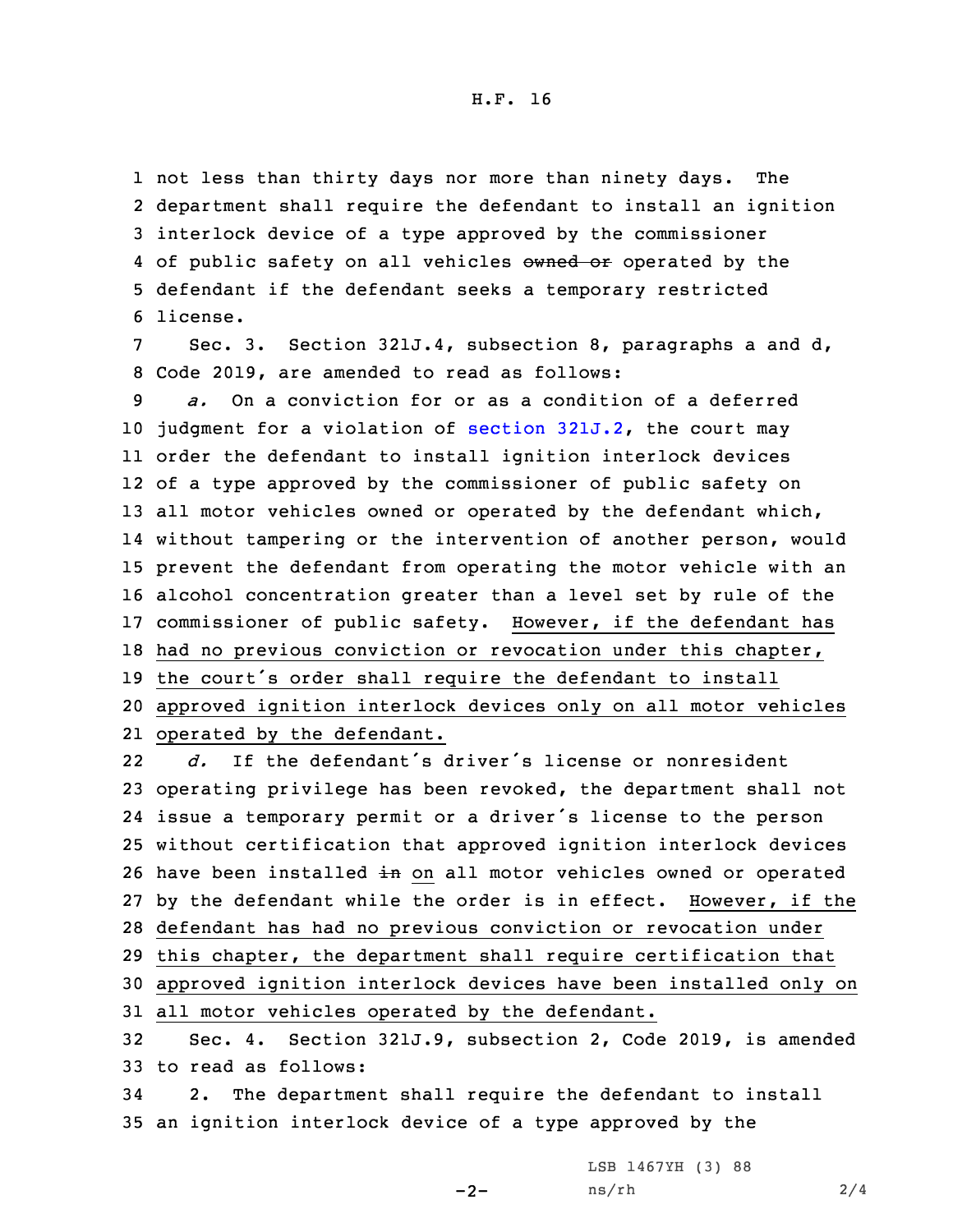## H.F. 16

 commissioner of public safety on all vehicles owned or operated by the defendant if the defendant seeks <sup>a</sup> temporary restricted license. However, if the defendant has had no previous conviction or revocation under this chapter, the department shall only require the defendant to install an approved ignition interlock device on all vehicles operated by the defendant if the defendant seeks <sup>a</sup> temporary restricted license. <sup>A</sup> temporary restricted license shall not be granted by the department until the defendant installs the ignition interlock device. 11 Sec. 5. Section 321J.12, subsection 2, Code 2019, is amended to read as follows: 2. The department shall require the defendant to install an ignition interlock device of <sup>a</sup> type approved by the commissioner of public safety on all vehicles owned or operated by the defendant if the defendant seeks <sup>a</sup> temporary license. However, if the defendant has had no previous conviction or revocation under this chapter, the department shall only require the defendant to install an approved ignition interlock device on all vehicles operated by the defendant if the defendant seeks <sup>a</sup> temporary restricted license. <sup>A</sup> temporary restricted license shall not be granted by the department until the defendant installs the ignition interlock device. 24 Sec. 6. Section 321J.20, subsection 2, Code 2019, is amended to read as follows: 2. <sup>A</sup> temporary restricted license issued under this [section](https://www.legis.iowa.gov/docs/code/2019/321J.20.pdf) shall not be issued until the applicant installs an approved ignition interlock device on all motor vehicles owned or operated by the applicant. However, if the applicant has had no previous conviction or revocation under this chapter, <sup>a</sup> temporary restricted license issued under this section shall not be issued until the applicant installs an approved ignition interlock device on all motor vehicles operated by the applicant. Installation of an ignition interlock device under this [section](https://www.legis.iowa.gov/docs/code/2019/321J.20.pdf) shall be required for the period of time

LSB 1467YH (3) 88

```
-3-
```